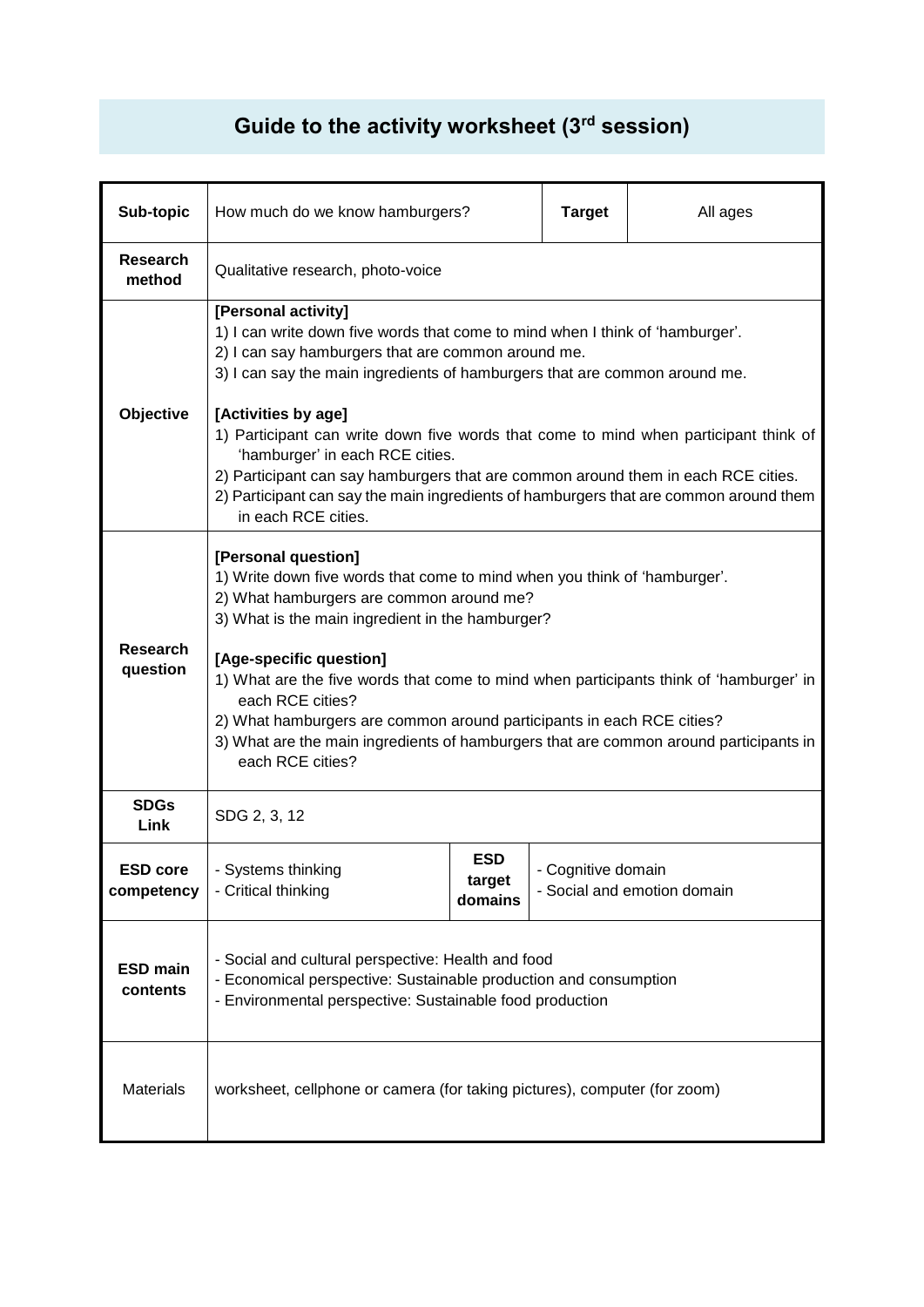# Worksheet (3<sup>rd</sup> session)

| Name of<br>City |                                                | <b>Name</b> |  |
|-----------------|------------------------------------------------|-------------|--|
| Sub-topic       | How much do we know hamburgers?   School/Grade |             |  |

#### **Research question 1**

■ Write down the five words that come to your mind when you think of 'hamburger'.

◦ Noun, adjectives, verbs don't matter.

| [Write] |  |  |
|---------|--|--|
|         |  |  |
|         |  |  |
|         |  |  |
|         |  |  |
|         |  |  |
|         |  |  |
|         |  |  |
|         |  |  |
|         |  |  |
|         |  |  |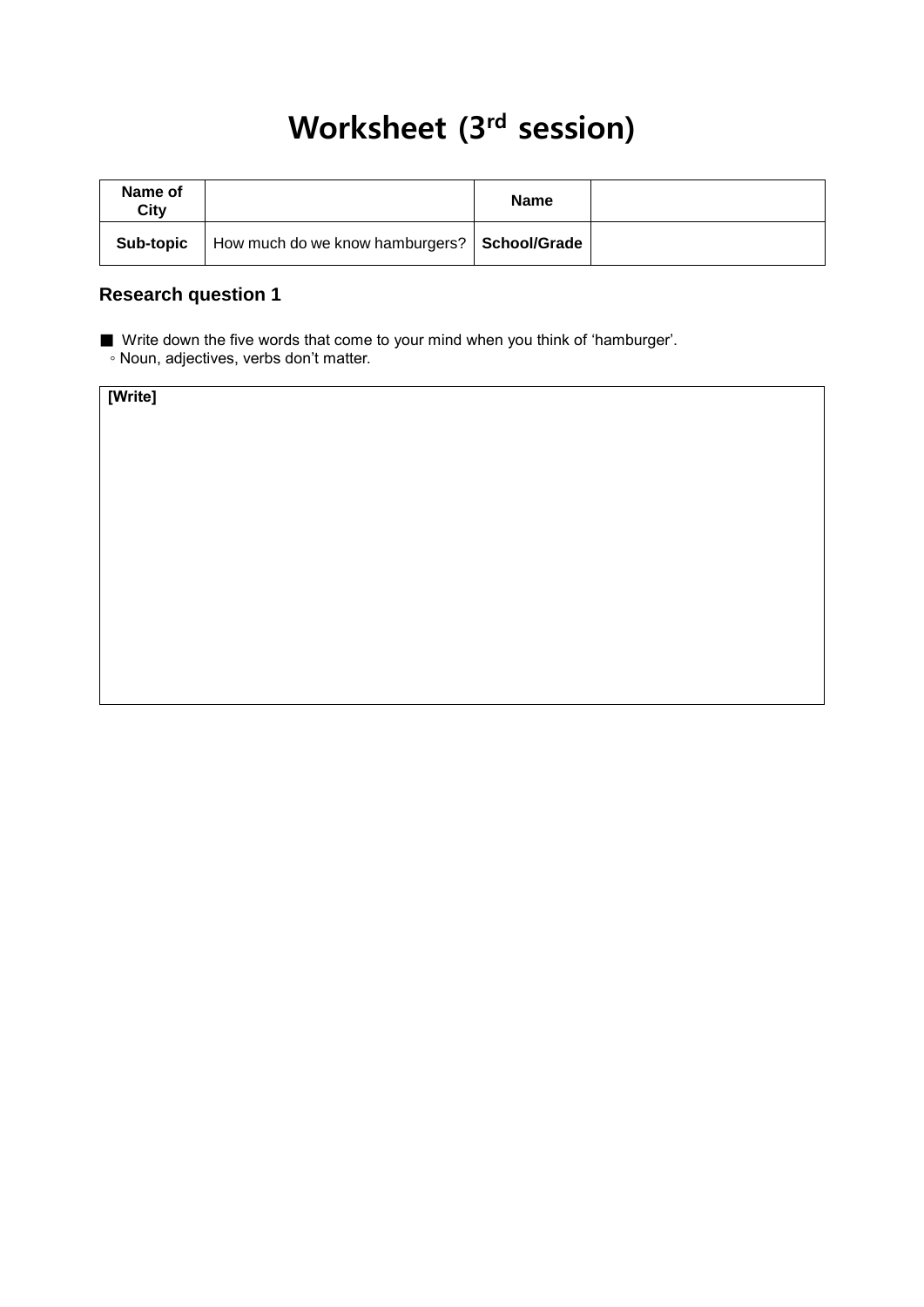### **Research question 2**

- What hamburgers are common around me?
	- Take four pictures that hamburgers common around me.
	- Photo 3, photo 4: It's okay to take pictures with family and friend who eat hamburgers.

| Photo 1 | Photo 2 |
|---------|---------|
|         |         |
|         |         |
|         |         |
|         |         |
|         |         |
|         |         |
|         |         |
|         |         |
|         |         |
|         |         |
| Ploto 3 | Photo 4 |
|         |         |
|         |         |
|         |         |
|         |         |
|         |         |
|         |         |
|         |         |
|         |         |
|         |         |